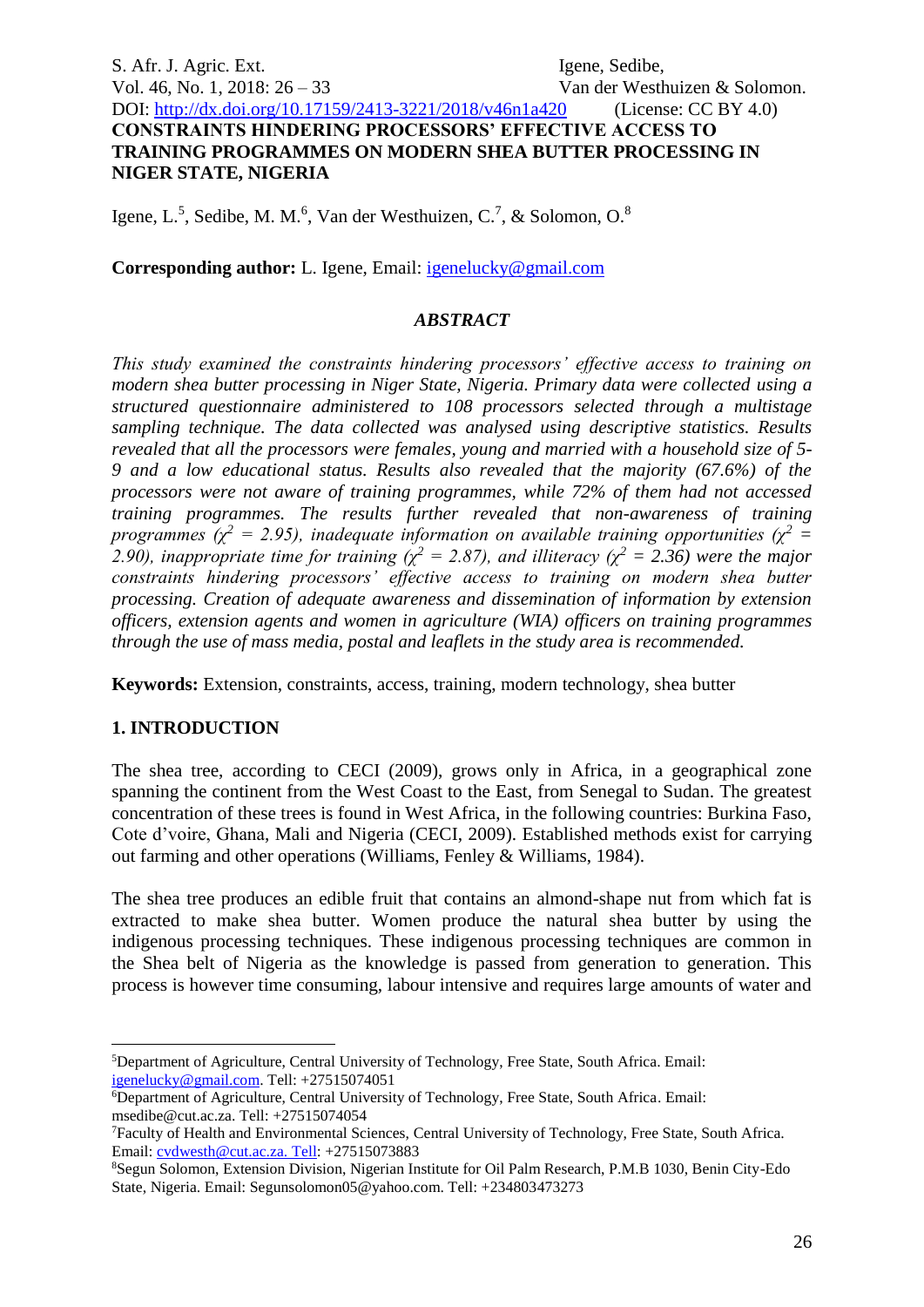S. Afr. J. Agric. Ext. Igene, Sedibe, Vol. 46, No. 1, 2018:  $26 - 33$  Van der Westhuizen & Solomon. DOI:<http://dx.doi.org/10.17159/2413-3221/2018/v46n1a420> (License: CC BY 4.0) firewood. This process takes about a day to produce a sufficient amount for sale and home use (Peter, 2010).

The demand for shea butter according to CECI (2009) is growing, on the sub-regional market as well as the international market. It is used as a cocoa butter equivalent or improver in chocolate and other confectionaries, margarine, and in cosmetic and personal care products (Omowunmi, 2013). Traditionally, it is used for cooking, medicinal purposes and for body care (CECI, 2009). The world's biggest international markets for shea butter are in Europe and North America (Omowunmi, 2013).

The Federal Government of Nigeria, recognising the potential of this subsector as an agent for generating employment, foreign exchange earnings, income and poverty alleviation among women who incidentally are the major contributors in the value chain, made available some improved shea butter processing equipment, such as crushing machines, milling machines and kneading machines, to the processors through Raw Material Research Development Council (RMRDC) (Daniel, Olufimihan, Kwaya and Odejide, 2005, quoted in Matanmi, Adesiji, Olasheinde and Oladipo, 2011). In the same vein, some non-governmental organisations (NGOs) such as the World Trade Organisation (WTO) and German Technical Cooperation (GTZ) have also provided some of the improved shea butter processing equipment to processors in the various shea butter producing areas in Nigeria. This intervention by the Federal Government and NGOs has led to the production of exportable high-quality shea butter in the country. The use of these improved processing machines saves the processors time, reduces their drudgery and increases their butter yield.

In the area of capacity building, the Federal Government of Nigeria over the years through RMRDC and Nigerian Export Promotion Council (NEPC) in conjunction with some NGOs had carried out training programmes on modern methods of shea nut/ butter processing in the shea-belt of Nigeria. Most recently, NEPC in conjunction with West African Trade Hub (WATH) conducted a training programme for producers/processors in Abuja. In 2011, the Council went a step further by engaging a General Service Agent (GSA) consultant to train over 600 women on proper processing of shea nut into butter. These trainings involved practical demonstrations on every step involved in the proper processing of shea nut/butter (Omowunmi, 2013). These trainings were carried out in order to increase processors' processing capacities, to produce high quality shea butter, to diversify their product line, and to market them more efficiently.

### **1.1. Problem statement**

In recent years, the shea tree has gained importance as an economic crop. This is sequel to the heavy demand for the shea fruit butter, both locally and internationally (CECI, 2009). Shea butter which is a staple food (vegetable oil) in West Africa also serves as a luxury product used as a raw material in many industries like food industries, pharmaceuticals, cosmetics and body care industries.

The Federal Government of Nigeria, recognising the potential of this subsector as an agent for employment generation, foreign exchange earnings, and income and poverty alleviation among women, created awareness on the need of processors to adopt modern shea butter processing technologies so as to produce butter of high quality (Nigerian Export Promotion Council (NEPC), 2012). Thereafter, trainings were conducted on modern methods of shea butter processing by the Federal Government of Nigeria through RMRDC and NEPC and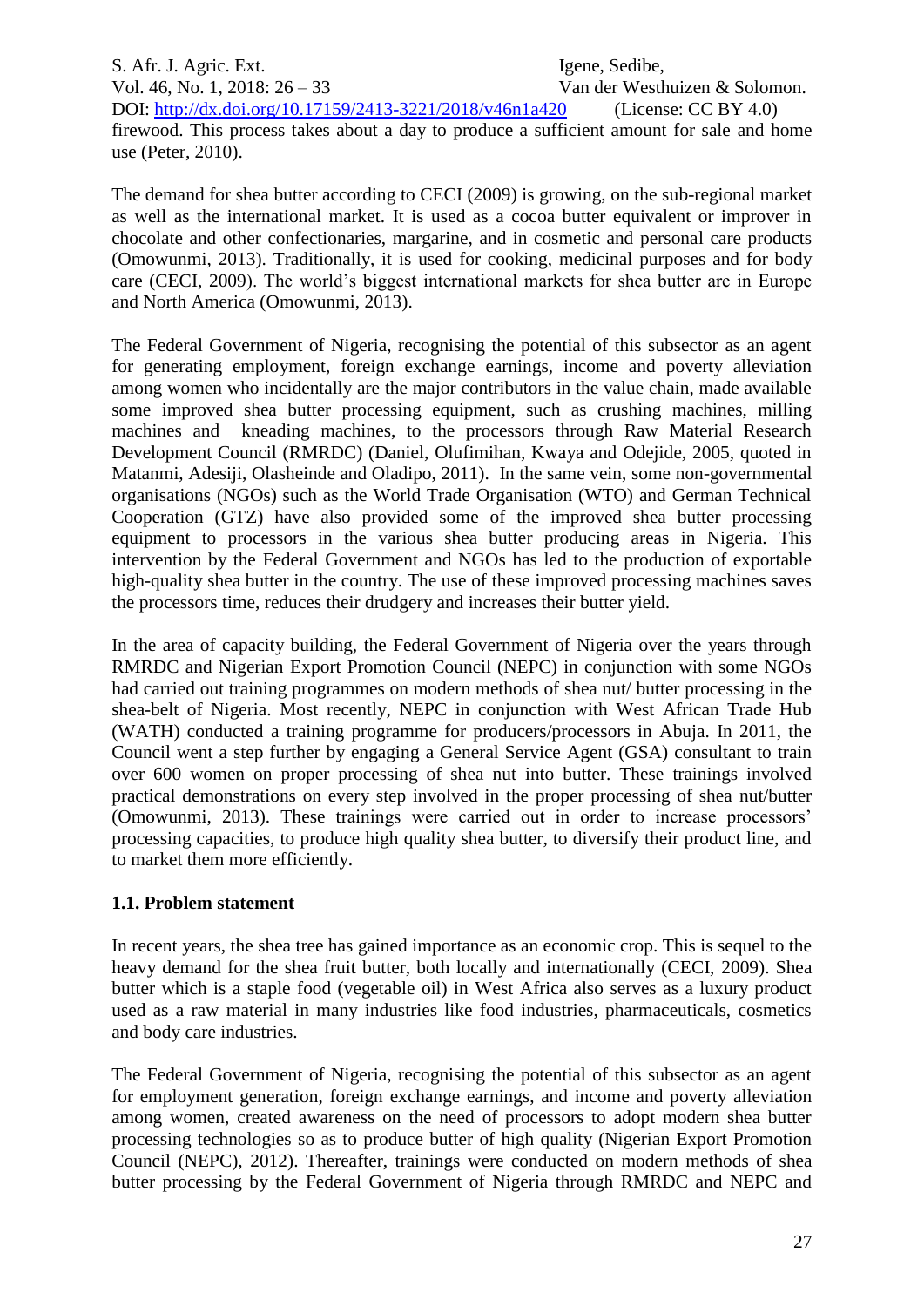S. Afr. J. Agric. Ext. Igene, Sedibe, Vol. 46, No. 1, 2018:  $26 - 33$  Van der Westhuizen & Solomon. DOI:<http://dx.doi.org/10.17159/2413-3221/2018/v46n1a420> (License: CC BY 4.0) some NGOs like West African Trade Hub (WATH). These trainings were conducted in order to acquaint the processors with the necessary skills and knowledge that will help them to produce high quality shea butter that will be acceptable in the international market.

However, the number of processors that have been trained over the years are inconsequential as large numbers of processors in the study areas still depend on indigenous techniques to produce shea butter that are of low quality. In view of this, this study was designed to provide answers to the following research questions:

- 1. What are the socio-economic characteristics of the respondents?
- 2. Are the respondents aware of training programmes on modern shea butter processing?
- 3. Have respondents accessed training on modern shea butter processing?
- 4. What are the constraints hindering processors in accessing training on modern shea butter processing?

## **1.2. Objectives of the study**

The broad objective of this study was to examine constraints hindering processors effective access to training programmes on modern shea butter processing in Niger State, Nigeria. The specific objectives of the study were to:

- 1. Determine the socio-economic characteristics of respondents in the study area.
- 2. Ascertain the awareness of respondents of training programmes.
- 3. Determine the accessibility of respondents to training.
- 4. Examine the constraints hindering respondents' effective access to training programmes on modern shea butter processing.

# **2. METHODOLOGY**

# **2.1. Study area**

The study was conducted in Niger State, Nigeria. The State lies between latitudes  $8^0 20^1 N$  and  $11<sup>0</sup>30<sup>1</sup>$  and longitudes  $3<sup>0</sup>30<sup>1</sup>E$  and  $7<sup>0</sup>20<sup>1</sup>E$ . The State covers a total land area of about 76,363 square kilometres and shares boundaries with Zamfara State in the North, Kebbi State in the West, Kogi State in the South, Kwara State in the South-West, and Kaduna State and Federal Capital Territory in the North-East and South-East respectively. The State has 25 Local Government Areas which are Agaie, Agwara, Bida, Borgu, Bosso, Chanchaga, Edati, Gboko, Gurara, Katcha, Kotangora, Lapai, Lavum, Magama, Mariga, Mashegu, Mokwa, Muya, Paikoro, Rafi, Rijiau, Shiroro, Suleja, Tafa, and Wushishi. It has a population of 3,950,249 (National Population Commission, 2006). The State has two main climatic seasons; the dry (Harmattan) seasons and wet (rainy) seasons. The natural vegetation of the State comprises of the wooded and rain forest savannah. The maximum temperature is usually not more than 94<sup>0</sup>F, recorded between March and June, while the coldest temperatures are measured usually between December and January. The rainfall both in amount (1,100 – 1,600mm per annum) and duration (8 months) favours the growth of shea nut trees in virtually all the Local Government Areas. Other important crops that grow in the State include kolanut, tobacco, beniseed, and millet. Shea-butter extraction activities are carried out across all the Local Government Areas of Niger State.

### **2.2. Sampling procedure**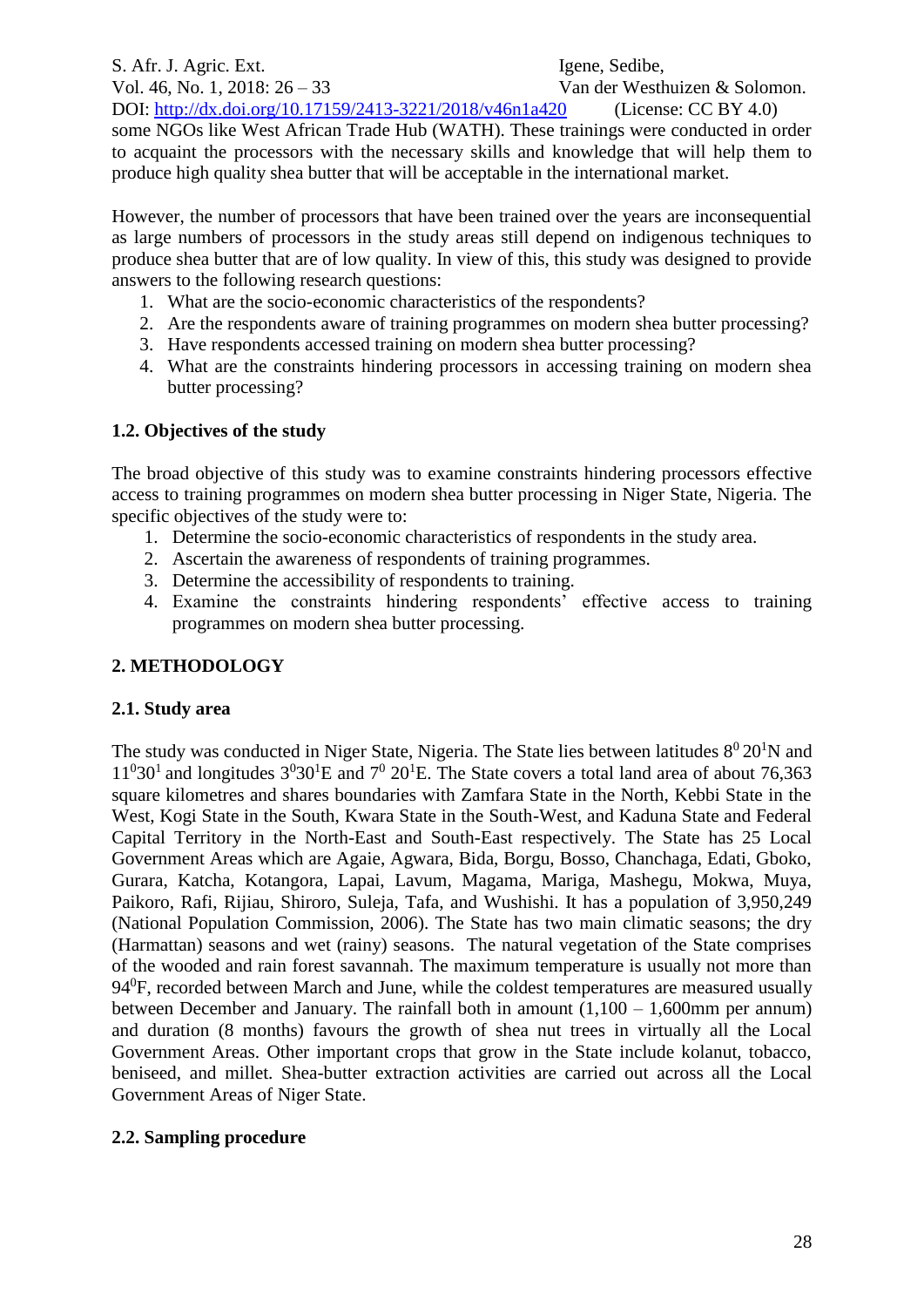S. Afr. J. Agric. Ext. Igene, Sedibe, Vol. 46, No. 1, 2018:  $26 - 33$  Van der Westhuizen & Solomon. DOI:<http://dx.doi.org/10.17159/2413-3221/2018/v46n1a420> (License: CC BY 4.0) A multi-stage sampling procedure was used to select 108 processors in the study area. The State has three agricultural zones which consist of zone A, B and C. These three zones which reflect the geographical structure of the State were decisively observed. In the first stage, two zones (B and C) out of the three zones were purposively selected, based on the prevalence of shea butter processing activities. This was followed in the second stage by a purposive sampling of one Local Government Area (LGA) each from zone B and C because of the training that had taken place in the two LGAs. The LGAs selected were Bida from zone B and Borgu from zone C. The third stage involved the use of simple random sampling technique to select three communities in the two LGAs based on the high proportion of shea butter processors. The selected communities were Bangie, Wuya, Aketanbako in Bida LGA, and Agbeshidi, Alufeturen and Aheandum in Borgu LGA. The fourth stage involved random sampling of 18 respondents from each selected community, thus making 108 respondents that were used for this study.

### **2.3. Method of data collection**

The study was based on primary data obtained from the field survey using a structured questionnaire that was administered to shea butter processors. The questionnaires had both open ended and closed ended questions concerning the objectives. The questionnaire obtained information on the socio-economic characteristics of respondents, awareness of respondents of training programmes, their accessibility to training programmes, and the constraints hindering effective access to training programmes. A 3-point Likert scale of very severe = 3, severe  $= 2$  and not severe  $= 1$  was used to elicit information on constraints hindering processors effective access to training programmes. Total mean scores were obtained and averages found. Therefore, a means value and above indicates very severe constraints hindering respondents' effective access to training programmes while below mean value is taken as not severe constraints.

### **2.4. Data analysis**

Descriptive statistics such as frequency counts, percentages, means and standard deviations were used to analyse the data collected.

# **3. FINDINGS**

### **3.1. Socio-economic characteristics of respondents**

The result of the study as indicated in Table 1 shows that all the respondents were female, implying that women dominated shea butter processing activities within the sampled communities. This agrees with the findings of Garba  $\&$  Sanni (2015). In addition, the majority (64.8%) of the respondents were between the ages of 31 and 40 years. This implies that a large proportion of the respondents in the study area were below 50 years, which means that they were in their active and productive age category, so there is a lot of prospect for the shea industry in the study area. Table 1 also indicates that 83.3% of the respondents were married, 7% single, 8.3% divorced and 1.9% widowed. This implies that a greater percentage of the respondents have persons living in their household. In the same vein, 68.5% of the respondents had a household size of 5-9. The large number of household size in the study area is understood since processing of shea butter is the primary occupation of the respondents in the study area. This agrees with the findings of Fakayode, Akangbe, Akinseye, & Adesuyi (2013) and Ayande, Akangbe, & Fakoya (2013). Furthermore, 59.3% of the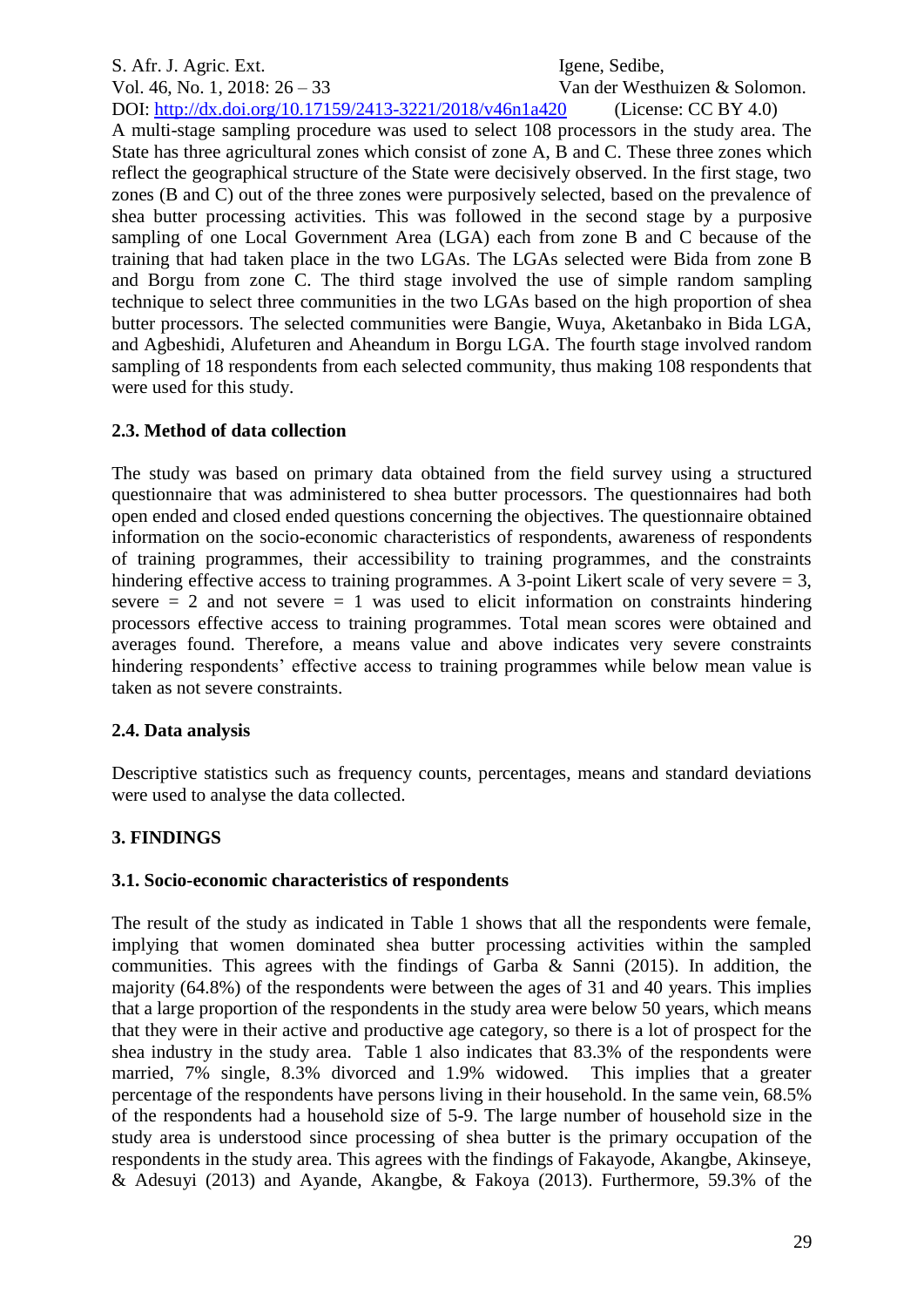# S. Afr. J. Agric. Ext. Igene, Sedibe,

Vol. 46, No. 1, 2018:  $26 - 33$  Van der Westhuizen & Solomon. DOI:<http://dx.doi.org/10.17159/2413-3221/2018/v46n1a420> (License: CC BY 4.0) respondents had no formal education, while 19.4%, 14.8% and 6.5% had quranic, primary and secondary education respectively. This finding is in line with that of Ogunjinmi, Ijeomah & Aiyeloja, (2009) that rural farmers/processors are characterised by low level of educational background. The low literacy level could lower the propensities of the respondents to attend training programmes on modern shea butter processing.

| $\ensuremath{\mathrm{S/N}}$ | Variables           | Frequency      | Percentage |
|-----------------------------|---------------------|----------------|------------|
| $\mathbf{1}$                | Sex                 |                |            |
|                             | Male                | $\blacksquare$ |            |
|                             | Female              | 108            | 100        |
| $\overline{2}$              | Age                 |                |            |
|                             | Below 20            | 3              | 2.8        |
|                             | $21 - 30$           | 19             | 17.6       |
|                             | $31 - 40$           | 70             | 64.8       |
|                             | $41 - 50$           | 9              | 8.3        |
|                             | $51 - 60$           | 6              | 5.6        |
|                             | Above 60            | 1              | 0.9        |
| $\overline{3}$              | Marriage            |                |            |
|                             | Single              | $\overline{7}$ | 6.5        |
|                             | Married             | 90             | 83.3       |
|                             | Divorced            | 9              | 8.3        |
|                             | Widowed             | $\overline{2}$ | 1.9        |
| $\overline{4}$              | Household size      |                |            |
|                             | $1 - 4$             | 13             | 12         |
|                             | $5 - 9$             | 74             | 68.5       |
|                             | $10 - 14$           | 18             | 16.7       |
|                             | Above 14            | 3              | 2.8        |
| 5                           | Level of education  |                |            |
|                             | No formal education | 64             | 59.3       |
|                             | Quranic             | 21             | 19.4       |
|                             | Primary             | 16             | 14.8       |
|                             | Secondary           | 7              | 6.5        |

| <b>Table 1:</b> Distribution of respondents according to socio-economic characteristics $(n=108)$ |  |  |
|---------------------------------------------------------------------------------------------------|--|--|
|                                                                                                   |  |  |

Source: Field survey, 2016

### **3.2. Awareness of training programmes on modern shea butter processing**

Table 2 reveals that the majority (67.6%) of the respondents were not aware of training programmes on modern shea butter processing while only a few (32.4%) of the respondents were aware. The low level of awareness of training programmes by respondents may be due to the fact that large proportions of the respondents were illiterate as indicated in Table 1.

|                             |  | <b>Table 2:</b> Distribution of respondents according to awareness of training on modern shea |  |  |  |  |
|-----------------------------|--|-----------------------------------------------------------------------------------------------|--|--|--|--|
| butter processing $(n=108)$ |  |                                                                                               |  |  |  |  |

| Awareness      | Frequency                     | Percentage      |
|----------------|-------------------------------|-----------------|
| Yes            | $\sim$ $\sim$<br>IJ           | $\cap$<br>+…ت ک |
| N <sub>0</sub> | $\overline{\phantom{a}}$<br>ັ | 67.6            |

Source: Field survey, 2016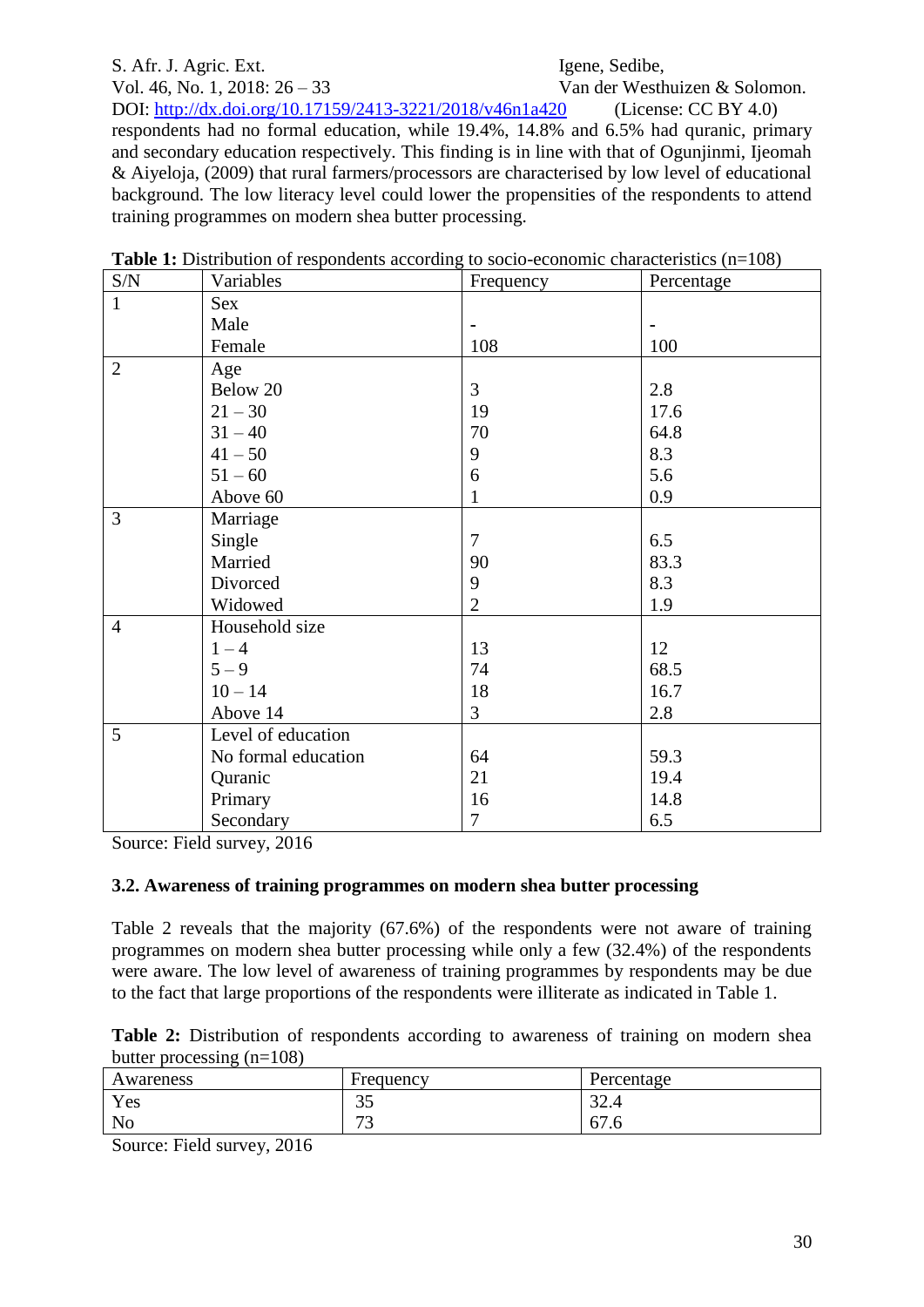#### S. Afr. J. Agric. Ext. Igene, Sedibe, Vol. 46, No. 1, 2018:  $26 - 33$  Van der Westhuizen & Solomon. DOI:<http://dx.doi.org/10.17159/2413-3221/2018/v46n1a420> (License: CC BY 4.0) **3.3. Accessibility to training programmes on modern shea butter processing**

As indicated in Table 3, the majority (72%) of the respondents had not accessed training programmes on modern shea butter processing. Out of the 32.4% of respondents that were aware of training programmes, 28% had accessed the training programmes. From this finding, it can be inferred that the level of respondents' accessibility to training programmes in the study area is very low. This can also be attributed to the low level of awareness on training programmes by the respondents.

|           |  |  | Table 3: Distribution of respondents according to accessibility to training programmes |  |  |
|-----------|--|--|----------------------------------------------------------------------------------------|--|--|
| $(n=108)$ |  |  |                                                                                        |  |  |

| Accessibility  | Frequency     | Percentage                    |
|----------------|---------------|-------------------------------|
| Yes            | 30            | ററ<br>20                      |
| N <sub>0</sub> | 70<br>$\circ$ | $\overline{\phantom{a}}$<br>- |

Source: Field survey, 2016

#### **3.4. Constraints hindering processors effective access to training programmes on modern shea butter processing**

A number of constraints hindering processors' effective access to training programmes on modern shea butter processing is indicated in Table 4. Non-awareness of training programmes ( $\chi^2$  = 2.95), inadequate information on available training opportunities ( $\chi^2$  = 2.90), and inappropriate time for training ( $\chi^2$  = 2.87) were found to be very severe constraints hindering processors' effective access to training programmes. The implication of this finding is that most of the processors will lack the necessary skills and knowledge on modern processing technologies that would have enhanced their production of high quality shea butter. Others include illiteracy ( $\chi^2 = 2.36$ ) and inaccessibility of training locations ( $\chi^2 =$ 2.28). Furthermore, Table 4 reveals that inadequacy of government aid ( $\chi^2 = 1.50$ ), inadequate fund ( $\chi^2 = 0.70$ ), and no time for training ( $\chi^2 = 0.61$ ) were constraints that were not severe in hindering respondents' effective access to training programmes.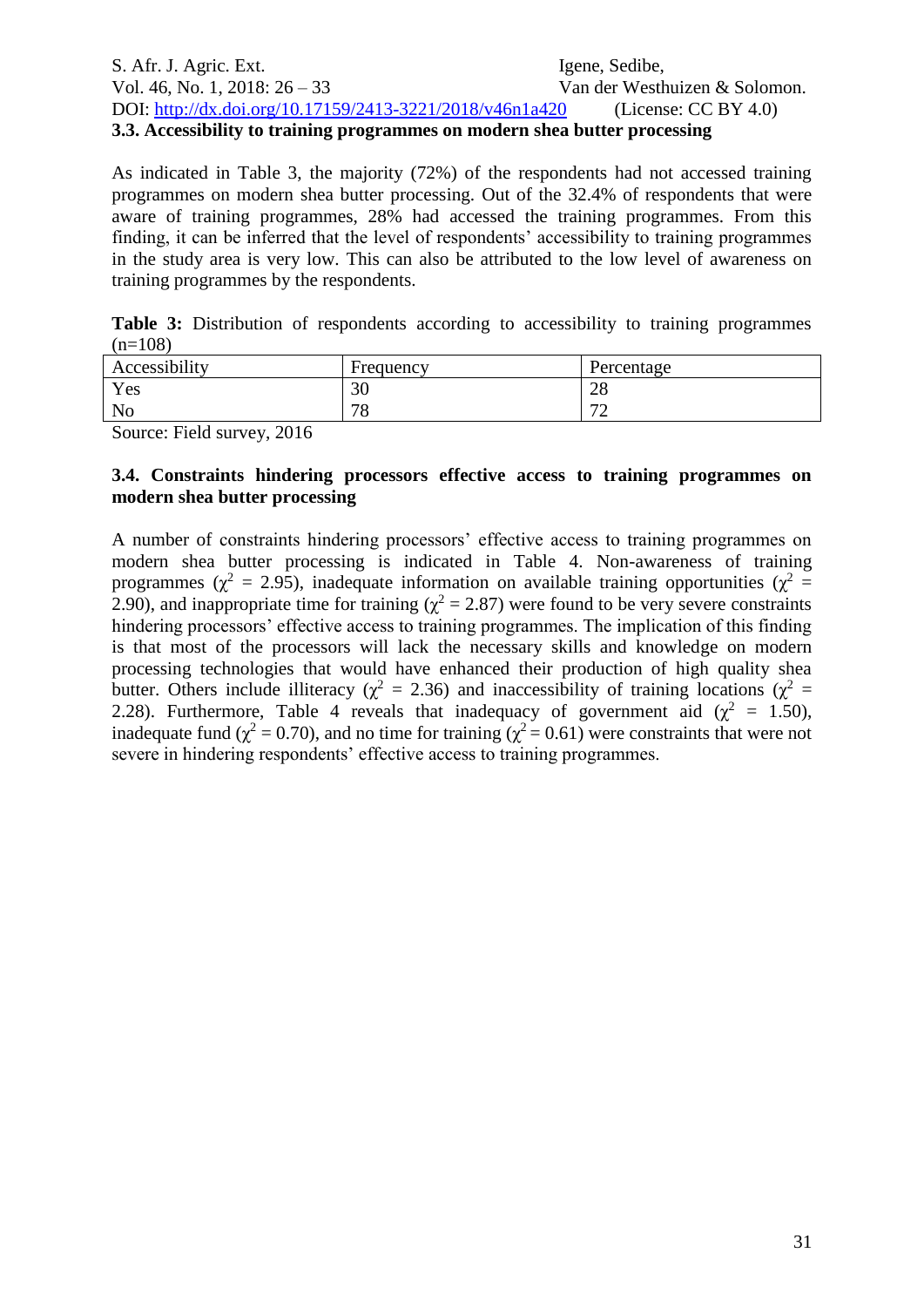# S. Afr. J. Agric. Ext. Igene, Sedibe,

Vol. 46, No. 1, 2018:  $26 - 33$  Van der Westhuizen & Solomon.

DOI:<http://dx.doi.org/10.17159/2413-3221/2018/v46n1a420> (License: CC BY 4.0) **Table 4:** Distribution of constraints hindering processors' effective access to training programmes on modern shea butter processing (n=108)

| Constraints                                                                   | Mean score $(\chi^2)$ | Standard deviation (SD) |
|-------------------------------------------------------------------------------|-----------------------|-------------------------|
| Non-awareness of training on<br>modern shea butter processing<br>technologies | 2.95                  | 0.23                    |
| Inadequate information on<br>available training opportunities                 | 2.90                  | 0.37                    |
| Inappropriate time for training                                               | 2.87                  | 0.34                    |
| Illiteracy                                                                    | 2.36                  | 0.65                    |
| Inaccessibility of training                                                   | 2.28                  | 0.79                    |
| locations                                                                     |                       |                         |
| Inadequacy of government aid                                                  | 1.50                  | 1.17                    |
| Inadequate fund to attend                                                     | 0.70                  | 0.87                    |
| training                                                                      |                       |                         |
| No time for training                                                          | 0.61                  | 1.05                    |
| Level of training instruction                                                 | 0.29                  | 0.65                    |
| inappropriate                                                                 |                       |                         |
| Unavailability of modern                                                      | 0.20                  | 0.44                    |
| processing equipment at                                                       |                       |                         |
| training centres for training                                                 |                       |                         |
| exercise                                                                      |                       |                         |
| <b>Total mean score</b>                                                       | 17                    |                         |
| Average mean score $(\chi^2)$                                                 | 1.7                   |                         |

(Very severe  $= 3$ , Severe  $= 2$ , Not severe  $= 1$ Decision rule:  $\geq 1.7$  = Very severe, < 1.7 = Not severe Source: Field survey, 2016

### **4. CONCLUSION**

The study has shown that all the processors were females with low educational status. The study also showed that most of the processors could not access training programmes because of their low level of awareness. Non-awareness of training programmes, inadequate information on available training opportunities, inappropriate time for training and illiteracy were the major constraints hindering processors' effective access to training programmes on modern shea butter processing.

# **5. RECOMMENDATIONS**

- 1. Creation of adequate awareness and information dissemination by the stakeholders on training programmes in the study area should be carried out. This will enhance processors' access to training programmes organised by concerned stakeholders.
- 2. In designing training programmes for processors in the study area by the appropriate stakeholders, accessibility to training locations and time of training should be well considered since they were found to be among the major constraints limiting processors' effective access to training.